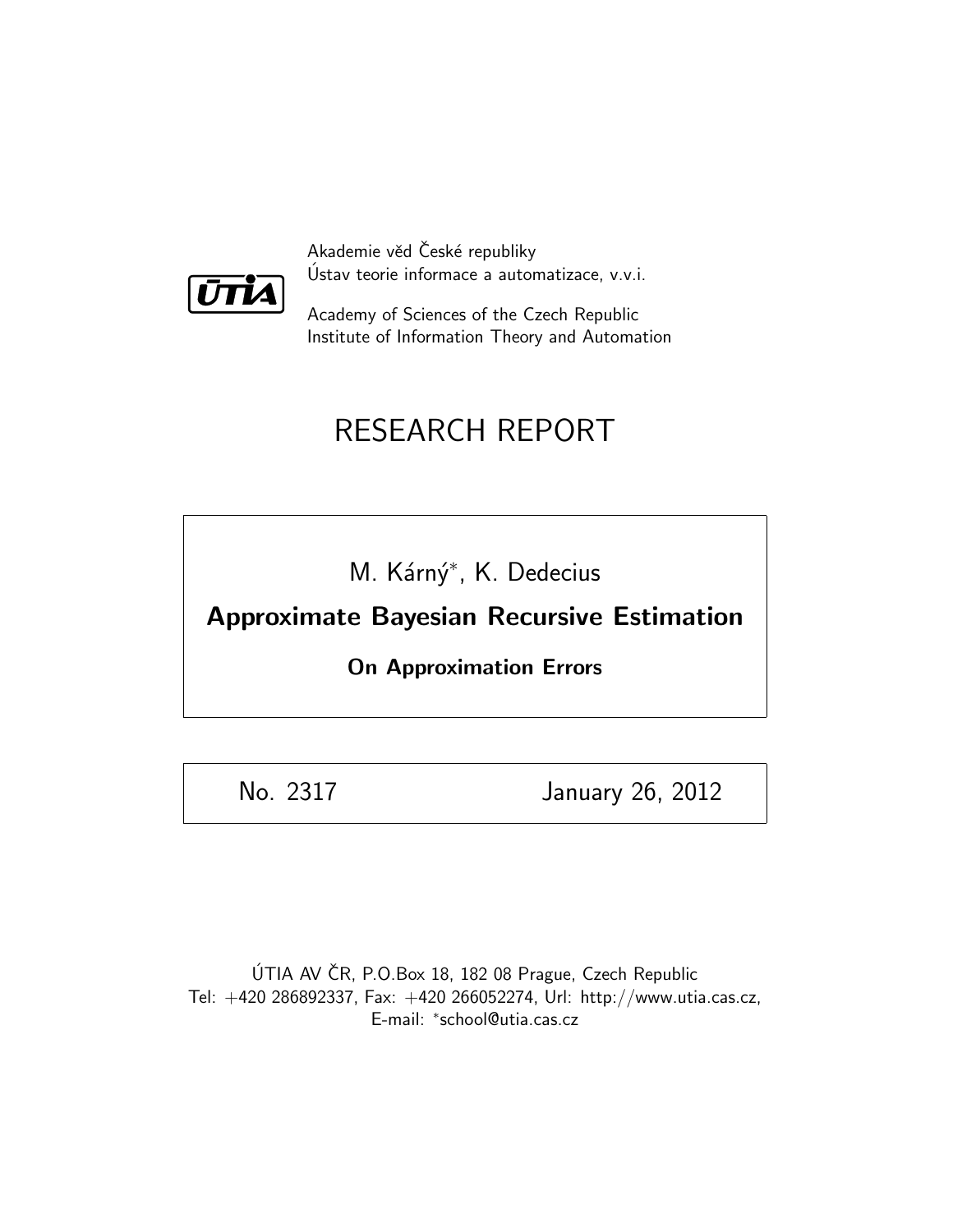This report constitutes an unrefereed manuscript which is intended to be submitted for publication. Any opinions and conclusions expressed in this report are those of the author(s) and do not necessarily represent the views of the institute.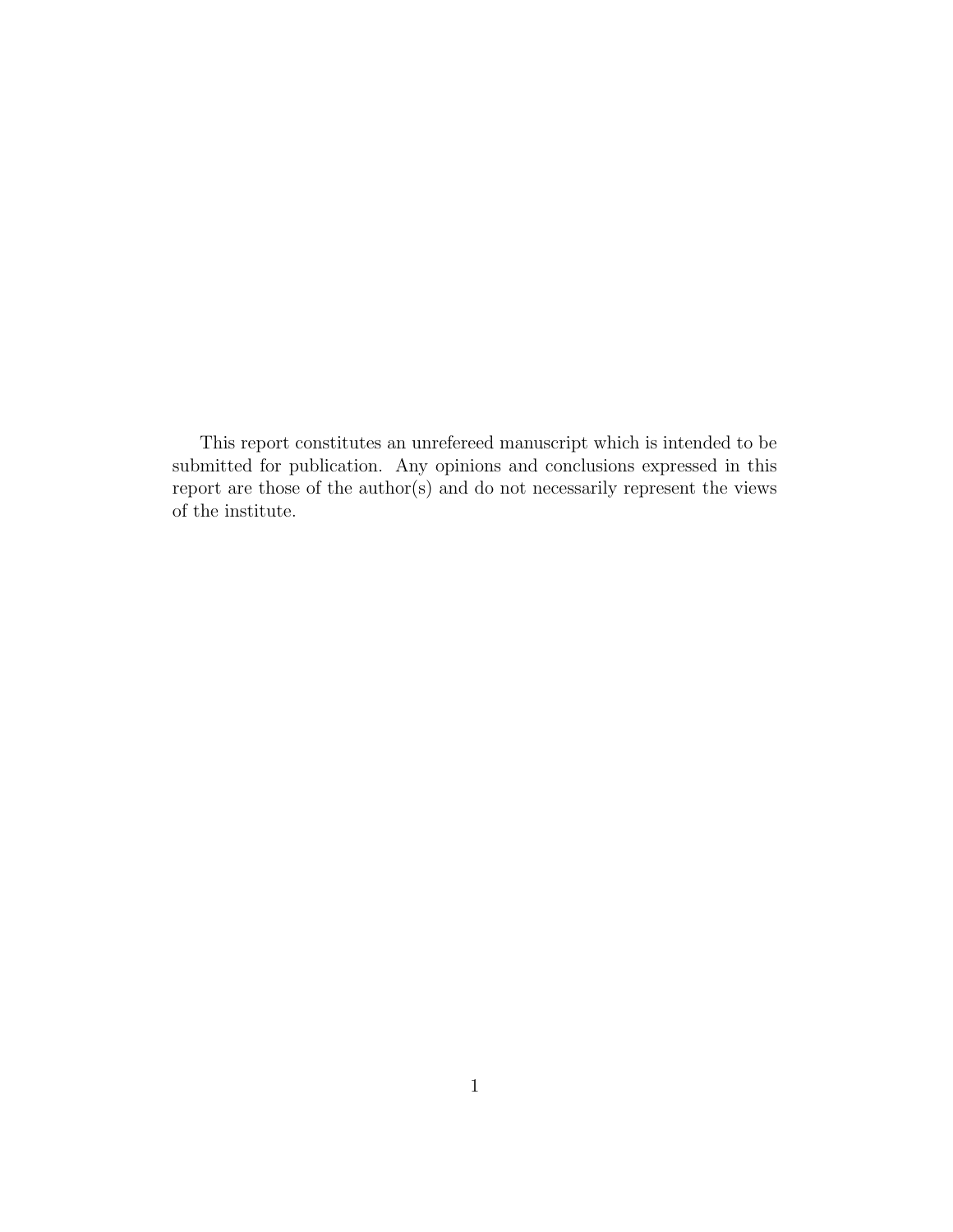# Abstract

Adaptive systems rely on recursive estimation of a firmly bounded complexity. As a rule, they have to use an approximation of the posterior probability density function (pdf), which comprises unreduced information about the estimated parameter. In recursive setting, the latest approximate pdf is updated using the learnt system model and the newest data and then approximated. The fact that approximation errors may accumulate over time course is mostly neglected in the estimator design and, at most, checked ex post. The paper inspects this problem and concludes that a sort of forgetting (flattening) is an indispensable part of approximate recursive estimation algorithms. The conclusion results from Bayesian paradigm complemented by the minimum cross-entropy (also known as Kullback-Leibler divergence, KLD) principle. Claims of the paper are illustrated on approximate recursive estimation of the mode and scaling factor of Cauchy pdf.

Keywords: approximate estimation; adaptive systems; recursive estimation; Kullback-Leibler divergence; forgetting

## 1. Introduction

Model-based adaptive control [3], computer intensive single-pass data processing [10] and various practical applications [1] strongly rely on recursive estimation. Mostly, the exact recursive estimation is infeasible and a sort of approximation coping with computational complexity is used [7]. Without a special care, approximation errors may accumulate to the extent that spoils the estimation. Stochastic approximations [4] represent dominating tool used for *analysis*, whether a specific estimator suffers this problem or not. *Design* of estimators avoiding it is less developed and mostly relies on stochastic Lyapunov stability theory [20]. It depends significantly on a difficult choice of Lyapunov function. Both analysis and design mostly focus on a point estimation.

Since the estimates often serve a subsequent dynamic decision making, the Bayesian estimation, exploiting the pdf of unknown parameter, became an essential tool [5]. Inspection of the approximation-errors influence has been neglected in this context. The collection of papers [13, 14, 15, 16, 17] is an exception that analyses schemes without accumulation of approximation errors. The papers conclude that this accumulation is avoided if and only if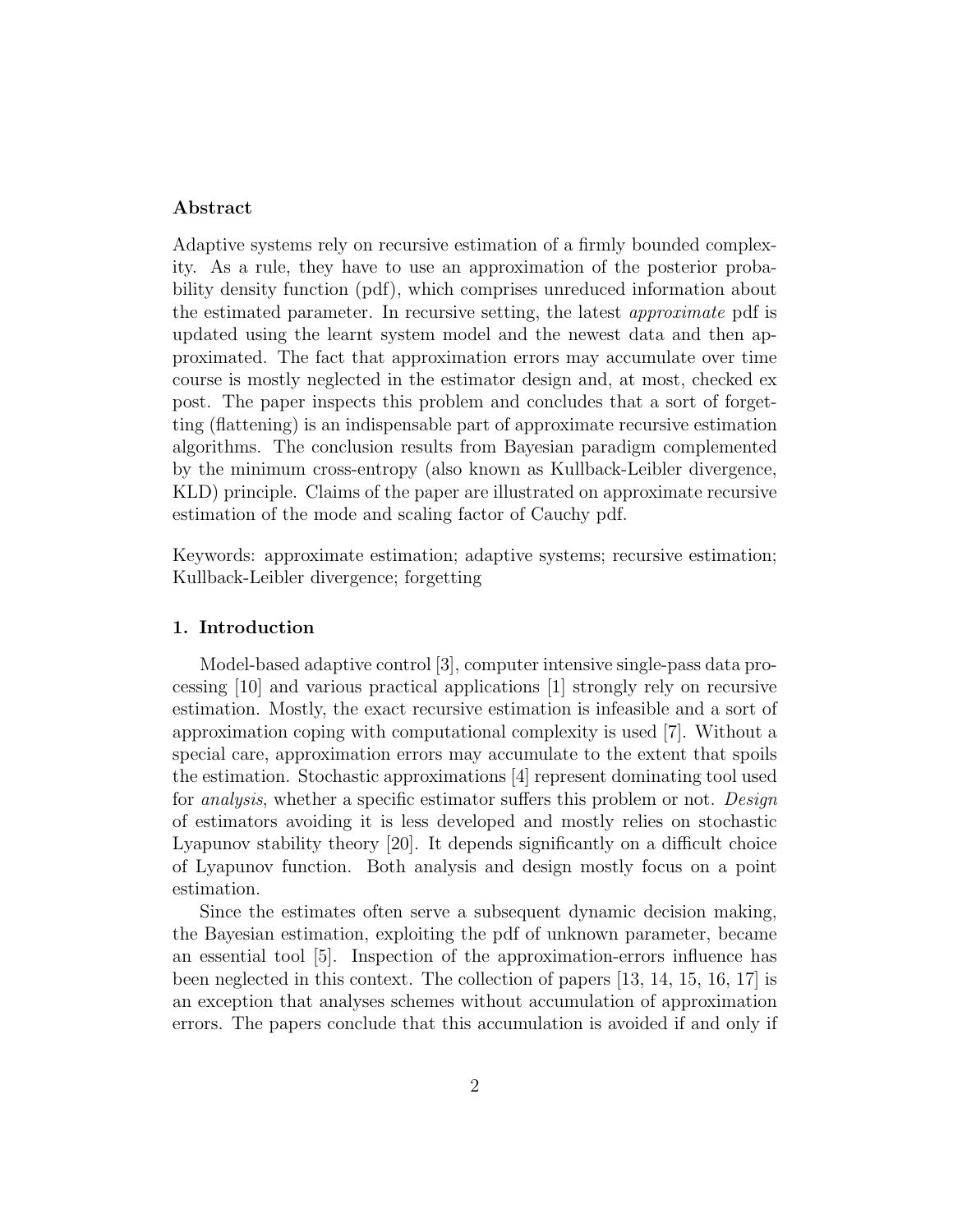values of a finite collection of fixed linear functionals acting on logarithms of the posterior pdfs are used for construction of the approximate posterior pdf. The estimator design then reduces to the choice of functionals, whose values serve as information-bearing constraints used in approximation. This useful class of statistics is, however, too narrow to include many cases of practical interest. Thus, it is desirable to inspect approximate recursive Bayesian estimation employing statistics that lead to approximations with non-zero errors caused by the recursive treatment but prevent their accumulation.

The discussed problem is wide-spread and mostly ignored. Pointing to its existence and proposing a possible way to overcome it form the core of this brief paper. The problem is addressed from the Bayesian viewpoint. The formulation respects the ignorance of the exact pdf (Radon-Nikodým derivative with respect to a dominating measure [22]) to be approximated. Since the recursively stored information about this exact pdf is inevitably partial, the minimum KLD principle [23] serves for its completion. The considered completion recovers the use a common "naive" approximate recursive estimation when applied to a *forgotten* approximate pdf.

Section 2 formulates the problem. Core Section 3 provides its Bayesian solution employing a variable forgetting factor. Its simple data-based choice is proposed in Section 4. An example illustrating claims of the paper is in Section 5. Section 6 contains closing comments.

## 2. Addressed Problem

A parametric model  $m_t(\Theta)$  describes system output  $y_t$  in discrete time  $t \in \{1, 2, \ldots\}$ . The model is a pdf of  $y_t$  conditioned on the prior information, on the past measured outputs  $y_1, \ldots, y_{t-1}$ , on the past and current applied inputs  $u_1, \ldots, u_t$  and on an unknown parameter  $\Theta$  belonging to a subset  $\Theta^*$ of a finite dimensional space. At time  $t-1$ , the full information conditions the parameter  $\Theta$  through the conditional exact pdf  $f_{t-1} = f_{t-1}(\Theta)$ . This pdf evolves according to the Bayes' rule

$$
f_t(\Theta) \propto f_{t-1}(\Theta) \mathsf{m}_t(\Theta) \quad \text{for all} \quad \Theta \in \Theta^*, \tag{1}
$$

where  $\alpha$  means equality up to normalisation. This form is valid under the natural conditions of control [21], asserting that  $\Theta$  is unknown to the input source. The recursion (1) starts from a user-supplied prior pdf  $f_0 = f_0(\Theta)$ describing the prior information.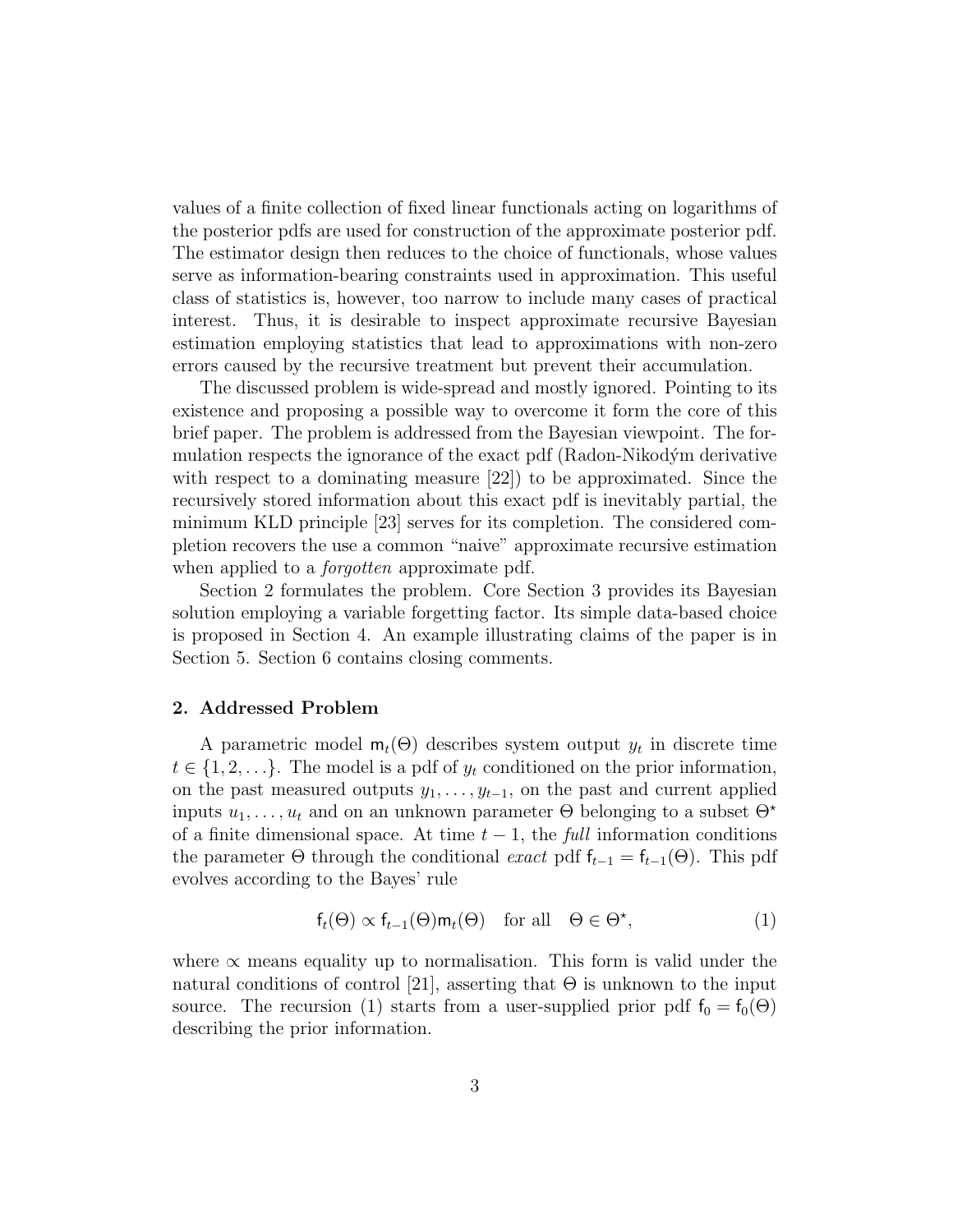In the considered situation, the exact pdf  $f_t$  is too complex to be handled. Therefore, it is replaced by an *approximate* pdf  $\hat{f}_t$ . The pdf  $\hat{f}_t$  is a projection of  $f_t$  on a user-selected set  $\hat{f}_t^*$  of feasible pdfs. In [6], it was shown that the *optimal* pdf  $^{\circ}$ f<sub>t</sub>  $\in \hat{f}_{t}^{*}$  approximating optimally the exact pdf  $f_{t}$  is to be a KLD-minimiser  $D(f_t||\hat{f})$  [19]

$$
{}^{O}\hat{\mathbf{f}}_{t} \in \underset{\hat{\mathbf{f}} \in \hat{\mathbf{f}}_{t}^{*}}{\arg\min} \mathsf{D}(\mathbf{f}_{t}||\hat{\mathbf{f}}) = \underset{\hat{\mathbf{f}} \in \hat{\mathbf{f}}_{t}^{*}}{\arg\min} \int_{\Theta^{*}} \mathbf{f}_{t}(\Theta) \ln \left(\frac{\mathbf{f}_{t}(\Theta)}{\hat{\mathbf{f}}(\Theta)}\right) d\Theta. \tag{2}
$$

Since the direct use of (2) with  $f_t$  evolving according to (1) is prevented by the problem definition, the recursive evaluation without an additional error should instead evolve the optimal pdf  $\partial \hat{\mathsf{f}}_t$ , i.e., to realise the map

$$
\left(\mathsf{m}_t(\Theta), \ ^{\mathcal{O}}\hat{\mathsf{f}}_{t-1}(\Theta)\right) \to \ ^{\mathcal{O}}\hat{\mathsf{f}}_t(\Theta), \ \forall \Theta \in \Theta^{\star}.\tag{3}
$$

The papers [13, 14, 15, 16, 17] mentioned in Introduction have shown that such a construction is possible if and only if the sets  $\hat{f}_t^{\star}$  are delimited by a finite collection of values of linear time-invariant functionals  $\mathcal{F}_i(\ln(f_t))$  fulfilling  $\mathcal{F}_i(1) = 0, j = 1, \ldots, J$ . However, this is not the case of most commonly stored statistics, for instance, the mean and covariance values in unscented approximation [12], the likelihood values on a variable (e.g., Monte Carlo generated) grid [9], statistics determining finite Gaussian mixtures with a fixed number of components [2], statistics yielded by variational Bayes [24] etc.

Due to the non-commutativity of the Bayes rule (1) and projections determined by the discussed techniques, the optimal recursive approximation (3) is not reachable. Consequently, instead of  $\hat{C}_{t}$ , only an approximate pdf  $\hat{f}_t \in \hat{f}_t^{\star}$  can be evolved. Then (3) is replaced by

$$
\left(\mathsf{m}_{t}(\Theta), \hat{\mathsf{f}}_{t-1}(\Theta)\right) \to \hat{\mathsf{f}}_{t}(\Theta), \ \forall \Theta \in \Theta^{\star}.\tag{4}
$$

It is mostly constructed in the following naive way:

Define 
$$
\tilde{f}_t(\Theta) \propto \hat{f}_{t-1}(\Theta) \mathsf{m}_t(\Theta), \ \forall \Theta \in \Theta^{\star},
$$
  
Find  $\hat{f}_t \in \arg \min_{\tilde{f} \in \hat{f}_t^{\star}} D(\tilde{f}_t || \hat{f}),$  (5)

often with other proximity measures than the KLD considered. Let us stress that the optimal but infeasible projection (3) with the definition (2) would be

Define 
$$
\check{\mathsf{f}}_t(\Theta) \propto \mathsf{f}_{t-1}(\Theta) \mathsf{m}_t(\Theta), \ \forall \Theta \in \Theta^{\star},
$$
  
\nFind  $\partial \hat{\mathsf{f}}_t \in \arg \min_{\tilde{\mathsf{f}} \in \hat{\mathsf{f}}_t^{\star}} D(\check{\mathsf{f}}_t || \hat{\mathsf{f}}).$  (6)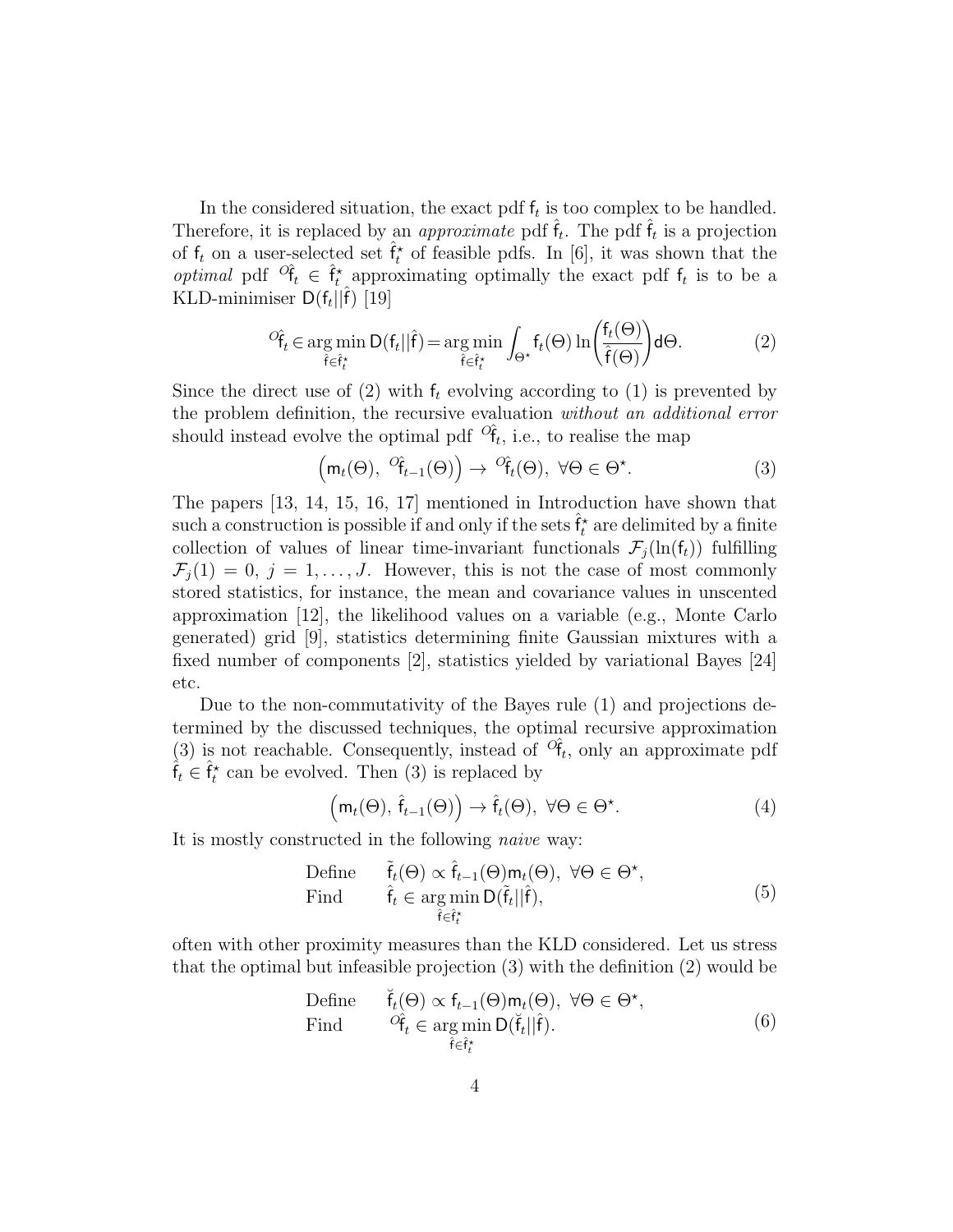Here the question arises how to construct the map (4) respecting  $\hat{f}_{t-1} \neq f_{t-1}$ or, in other words, how to modify the naive recursive approximate estimation (5) so that the approximation-errors accumulation is counteracted.

### 3. Solution

At time  $t-1$ , the approximate pdf  $\hat{f}_{t-1}$  represents the available information about the exact pdf  $f_{t-1}$ . It differs both from the optimal approximate pdf  $\sigma_{t-1}$  and from the unknown exact pdf  $f_{t-1}$ . The already cited result [6] implies that the approximate pdf  $f_{t-1}$  is acceptable if and only if there is a finite, ideally small, non-negative  $\beta_{t-1}$  such that

$$
\mathsf{D}(\mathsf{f}_{t-1}||\hat{\mathsf{f}}_{t-1}) \leq \beta_{t-1}.\tag{7}
$$

The axiomatically justified minimum KLD principle [23] recommends to replace the unknown  $f_{t-1}$  by a pdf  $\lambda f_{t-1}$  with the smallest KLD on a pdf representing the information before processing the information contained in  $f_{t-1}$ and  $\beta_{t-1}$ . The prior pdf  $f_0(\Theta)$  is a natural descriptor of such (vague) information. The choice of  $\mathcal{A}_{t-1}$  is made in  $f_{t-1}^*$  containing pdfs  $f_{t-1}$  on  $\Theta^*$  meeting (7). Thus, the minimum KLD principle recommends the choice

$$
\lambda_{t-1} \in \underset{\mathbf{f}_{t-1} \in \mathbf{f}_{t-1}^{\star}}{\arg \min} \mathsf{D}(\mathbf{f}_{t-1} || \mathbf{f}_0). \tag{8}
$$

The Kuhn-Tucker optimality conditions [11] provide directly the solution of this task. It is determined by a factor  $\lambda_{t-1}$  (motivating the notation  $\lambda_{t-1}$ )

$$
\lambda_{t-1} = (1 + \beta_{t-1})^{-1} \in [0, 1] \tag{9}
$$

and has the form  $\lambda_{t-1} \propto f_0^{(1-\lambda_{t-1})}$  $\hat{\mathsf{f}}_{t-1}^{(1-\lambda_{t-1})} \hat{\mathsf{f}}_{t-1}^{\lambda_{t-1}}$  where

$$
\lambda_{t-1} = 0 \quad \text{if} \quad D(\mathbf{f}_0 || \hat{\mathbf{f}}_{t-1}) < \beta_{t-1}
$$
\n
$$
\lambda_{t-1} \quad \text{solves} \quad D(\lambda_{t-1} || \hat{\mathbf{f}}_{t-1}) = \beta_{t-1} \text{ otherwise.} \tag{10}
$$

<sup>λ</sup>f<sub>t−1</sub> comprises all information about  $\Theta$  in the remembered elements  $f_0, \hat{f}_{t-1}$ ,  $\beta_{t-1}$ , thus it is legitimate to identify  $\lambda_{t-1}$  with  $f_{t-1}$ . Therefore, we can propagate it via the Bayes rule  $(1)$ , and repeat the procedure for all t:

Define 
$$
\tilde{\mathbf{f}}_t \propto \mathbf{f}_0^{(1-\lambda_{t-1})} \hat{\mathbf{f}}_{t-1}^{\lambda_{t-1}} \mathbf{m}_t
$$
  
Find  $\hat{\mathbf{f}}_t \in \arg \min_{\hat{\mathbf{f}} \in \hat{\mathbf{f}}_t^{\star}} \mathbf{D}(\tilde{\mathbf{f}}_t || \hat{\mathbf{f}}),$  (11)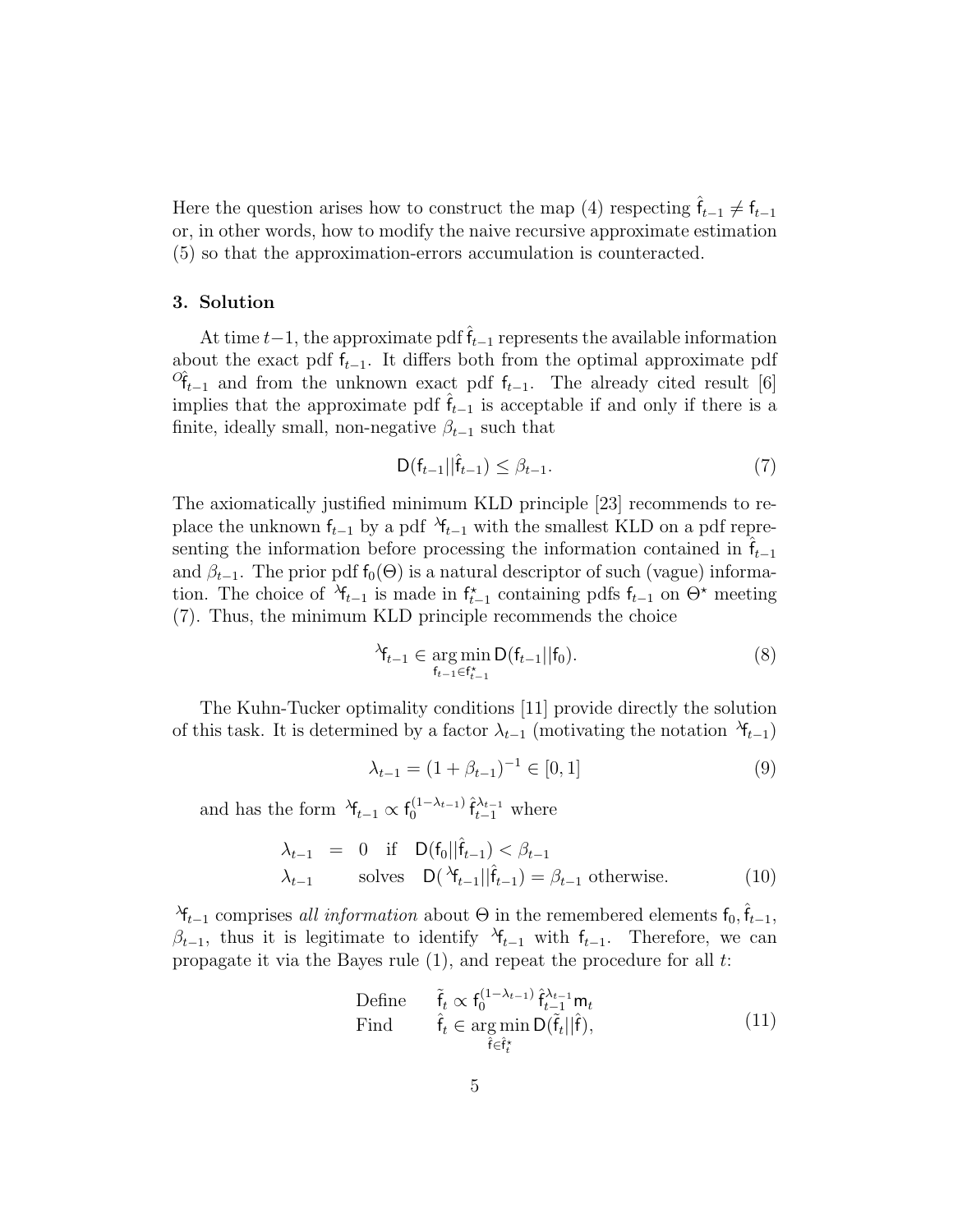i.e., the naive way (5) recovers after the use of a stabilised forgetting [18] applied to the approximate pdf  $f_{t-1}$ .

Many estimation methods employ similar techniques to avoid accumulation of errors, see, e.g., the Monte Carlo methods in recursive parameters estimation [8]. The above arguments only justify the need of a technique of this type and recommend its form (10). Note that the naive way (5) coincides with (11) for  $\lambda_{t-1} = 1$ . Then, Equation (9) implies  $\beta_{t-1} = 0$ , which induces  ${\sf f}_{t-1}={\sf f}_{t-1}$ . This indicates that the derived extension (11) reduces smoothly to the naive way (5) which is adequate only in non-recursive (one-step) estimation. Obviously, the limit case  $\lambda_{t-1} = 1$  is rather exceptional.

# 4. Data-based Choice of  $\lambda_t$

Prior knowledge of  $\beta_{t-1}$  and thus of  $\lambda_{t-1}$  in (10) can hardly be supposed. Their dependence on time and data makes the estimation of  $\lambda_{t-1}$  difficult. However, the recursive nature of the approximate estimator (11) implies that an incorrectly chosen  $\lambda_{t-1}$  only increases the approximation error, which is counteracted by forgetting applied in the subsequent estimation steps. Thus, even an extremely simple guess of  $\lambda_{t-1}$  is expected to serve the purpose. This conjecture, whose validity is experimentally supported and illustrated in Section 5, led us to the following use of the standard Bayesian hypotheses testing:

- Hypotheses  $H_k: \lambda_t = \lambda_k \in [0,1], k = 1,2, \lambda_1 \neq \lambda_2$ , are formulated.
- The approximate recursive estimation (11) is run in parallel for  $\lambda_t = \lambda_k$ yielding the pdfs  $f_{t;k}$ , for  $k = 1, 2$ .
- The values of the predictors  $\int_{\Theta^{\star}} \lambda_k \hat{f}_{t-1}(\Theta) \mathbf{m}_t(\Theta) d\Theta$  are evaluated during the projection step and used for incrementing log-likelihoods  $l_{t-1;k}$  of  $H_k, k = 1, 2.$
- The hypotheses are undecided until  $\Delta l_t = |l_{t,1} l_{t,2}|$  crosses a threshold  $h \in [3, 7]$  implying that the probability  $(1 + \exp(l_{t,2} - l_{t,1}))^{-1}$  of  $H_1$  is close to 1 or 0.
- The better (even not winning yet)  $H_k$  provides parameter estimates exploited by the supported adaptive system.
- The poorer of  $H_k$  is discarded when  $\Delta l_t > h$ .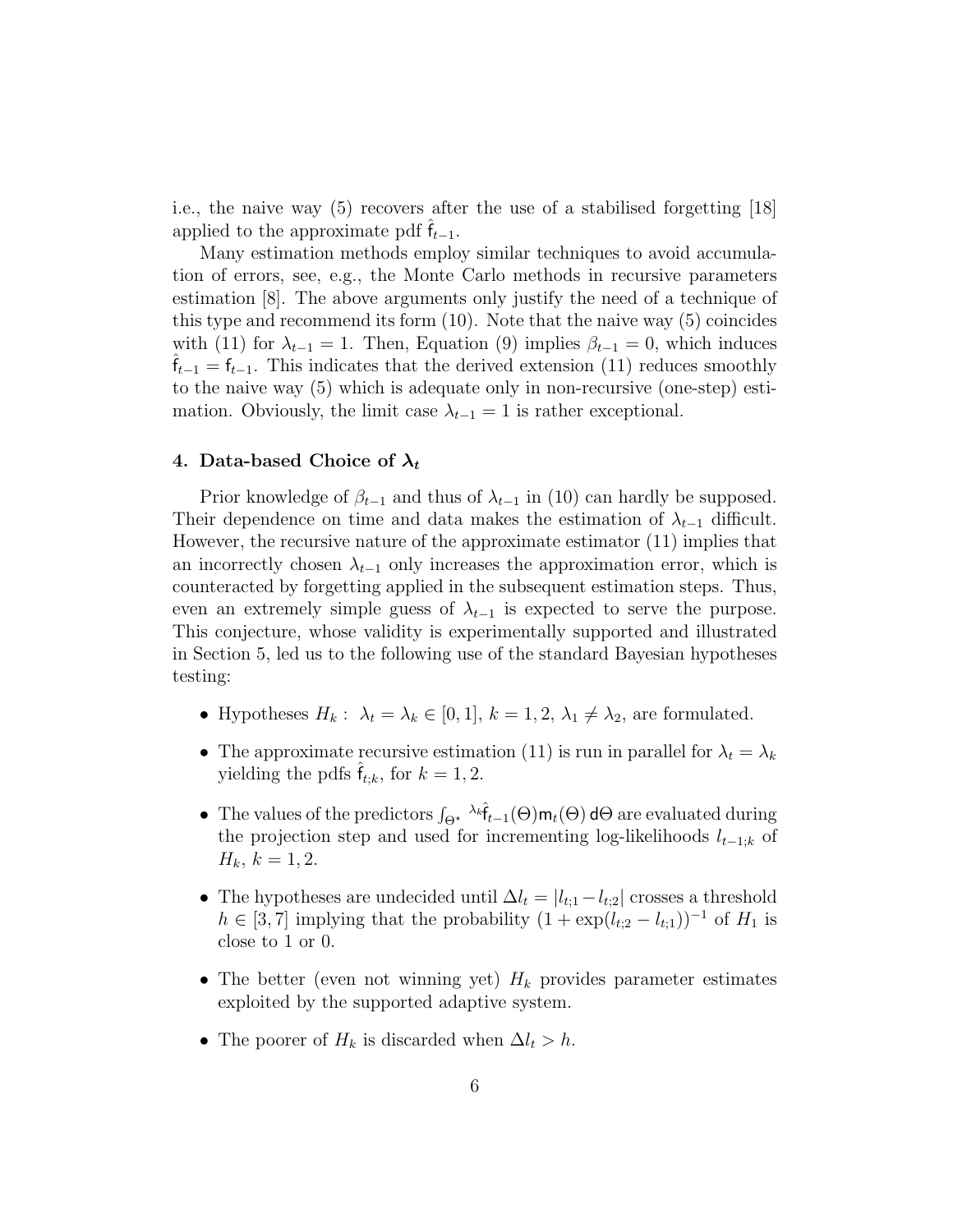• A new hypothesis is constructed to replace the discarded one. It uses the latest  $\lambda_{t-1}$  of the winning hypothesis as the pdf to be updated and a newly selected  $\lambda$  generated in [0, 1]. At present, the middle between the winning  $\lambda_k$  and an end-point of a sub-interval of [0, 1] is chosen. The right end is chosen if the straight line through the log-likelihood values increases, the left end otherwise.

This algorithm can be improved in many directions: i) more hypotheses can be used; ii) the search for a new  $\lambda_k$  can emulate a derivative-free maximisation of log-likelihood normalised by the number of undecided steps; iii) probabilities of hypotheses can be evaluated on a fixed  $\lambda$  grid and combined with a second-level forgetting [25]. Various tested approaches led to similar results.

## 5. Illustrative Example

This section illustrates the discussed drawback of the naive way and the advantage of the proposed technique using even the simple choice of the factor  $\lambda_k$ .

Experiment setup Mutually independent scalar uncontrolled system outputs  $y_t$  were generated from the Cauchy distribution  $m_t(\Theta) \propto$  $\frac{5}{2}$  $\overline{r}(1 +$  $(y_t - \mu)^2 / r$ <sup>-1</sup> with the mode  $\mu = 1$  and scaling factor  $r = 0.1$ .

The approximate pdfs  $\hat{f}_t$  of the unknown parameter  $\Theta = (\mu, r)$  were searched in the normal inverse-gamma (NiΓ) class. For it, as for any member of pdfs conjugated to exponential family [5], the approximation (11) reduces to moment matching. The moments were evaluated by a straightforward Monte-Carlo procedure with 500 samples generated from  $f_{t-1}$ . This intentionally high number of samples suppresses possible side-effects of numerical integration.

The recursive estimation run exactly according to (11) and with  $\lambda_k$  chosen according to Section 4. The Ni<sub>I</sub> prior pdf  $\hat{f}_0$  had zero expectation of  $\mu$  with unit variance; expectation of r equal  $10^{-4}$  and the number of degrees of freedom equal 3. The initial forgetting factor  $\lambda_{0,k} \in \{0.7, 0.8\}$  were allowed to change within the range  $[2/3, 1]$ , the threshold  $h = 5$  was used.

Commented results The naive way (5) was compared with its proposed modification (11). Selected sample statistics presented in Table 1 for  $T = 500$  and  $T = 5000$  output samples provide numerical performance indicators. Furthermore, longer simulation runs were performed confirming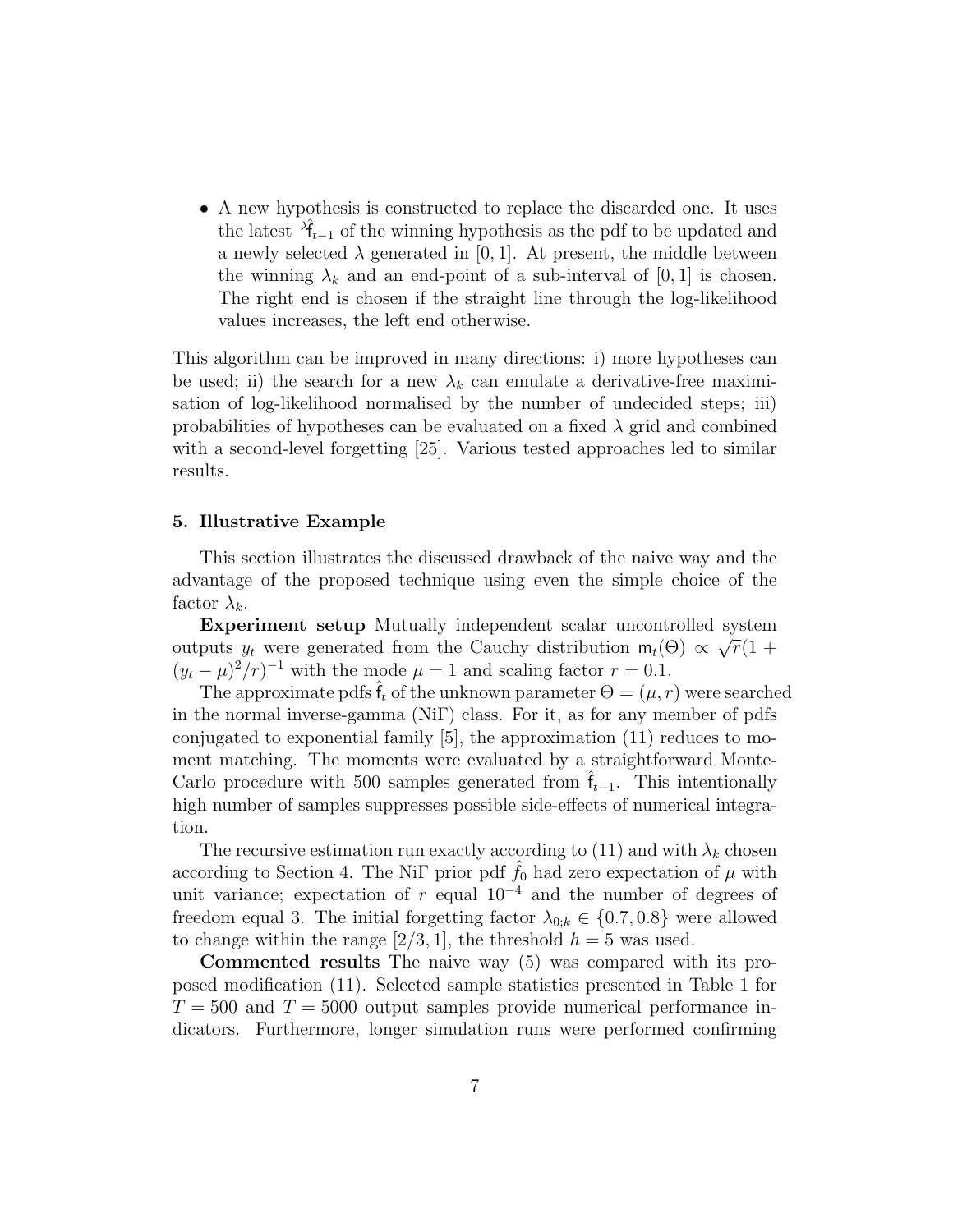|        | naive     | proposed  | naive      | proposed   |
|--------|-----------|-----------|------------|------------|
|        | $T = 500$ | $T = 500$ | $T = 5000$ | $T = 5000$ |
| mean   | 0.1463    | 0.0111    | 0.1281     | 0.0072     |
| median | 0.1348    | 0.0080    | 0.1260     | 0.0077     |
| std    | 0.0310    | 0.1198    | 0.0115     | 0.0616     |
| rmse   | 0.1495    | 0.1203    | 0.1286     | 0.0620     |

stability of the method. Each time instant, the hypothesis with a higher likelihood supplied parameter estimates compared with the true value.

Table 1: Sample statistics of difference between modes of  $\hat{f}_t$  and  $\mu$ .

Table 1 shows: i) root mean square error (*rmse*) is smaller for the proposed technique; ii) biases, visible in mean values, are predominantly responsible for rmse of the naive way, which sticks at biased value even in long run (cf. small standard deviation,  $std$ ); iii) biases of the proposed modification are significantly smaller than those offered by the naive way; iv) smaller biases are reached at the cost of a larger standard deviation std (this volatility reflects that the estimation respects its approximate nature) but altogether they lead to smaller rmse; v) closeness of mean and median in respective columns indicates symmetry of distributions of the inspected deviations.

Note that the algorithm performance is influenced by "tuning knobs", which are fixed in the presented experiments. Unreported evaluations lead to the conclusions on their influence on results: very weak for the threshold  $h \in [3, 7]$ ; negligible for the initial values of forgetting factors; weak for statistics of the prior pdf  $f_0$ ; mild for the number of Monte Carlo samples needed for the projection and prediction. This indicates a solid robustness of the method with respect to its initial setting.

## 6. Concluding Remark

This brief paper indicates that a real need exists for constructive ways counteracting the accumulation of approximation errors in a range of approximation techniques including, e.g., unscented transformations, recursive Monte Carlo methods, variational Bayes etc. The problem is especially urgent in parameter estimation, where consequences are not damped by a nontrivial stable state evolution, but the discussed errors surely degrades quality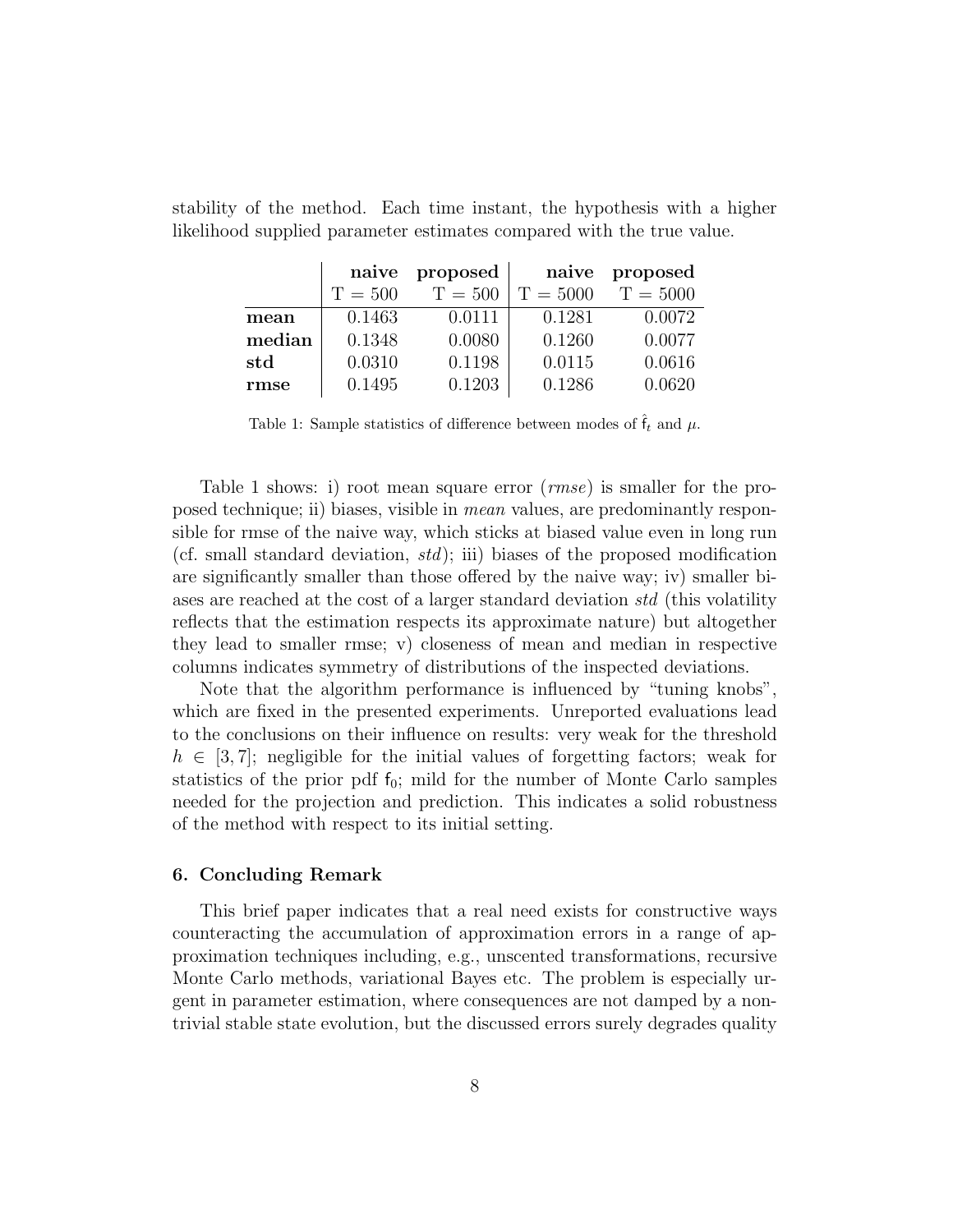of various filters, too. The proposed solution provides a way to visible improvements.

# Acknowledgement

The research has been supported by MŠMT 1M0572 and GAČR  $102/08/0567$ .

# Bibliography

- [1] H.K. Alaei, K. Salahshoor, and H.K. Alaei. Model predictive control of distillation column based recursive parameter estimation method using HYSYS simulation. Intelligent Computing and Cognitive Informatics, International Conference on, 0 (2010) 308–311.
- [2] D.L. Alspach and H.W. Sorenson. Nonlinear Bayesian estimation using Gaussian sum approximation. IEEE Tran. on Automatic Control, 17(4) (1972) 439–448.
- [3] K.J. Astrom and B. Wittenmark. Adaptive Control. Addison-Wesley, Massachusetts, (1989).
- [4] A. Benveniste, M. Métivier, and P. Priouret. Adaptive Algorithms and Stochastic Approximations. Springer, Berlin, (1990).
- [5] J.O. Berger. Statistical Decision Theory and Bayesian Analysis. Springer, New York, (1985).
- [6] J. M. Bernardo. Expected information as expected utility. The Annals of Statistics, 7(3) (1979) 686–690.
- [7] F. Daum. Nonlinear filters: beyond the Kalman filter. Aerospace and Electronic Systems Magazine, IEEE, 20(8) (2005) 57–69.
- [8] A. Doucet, N. de Freitas, and N. Gordon, editors. Sequential Monte Carlo Methods in Practice. Springer, (2001).
- [9] A. Doucet and V. B. Tadizic. Parameter estimation in general statespace models using particle methods. J. Annals of the Institute of Statistical Mathematics, 55(2) (2003) 409–422.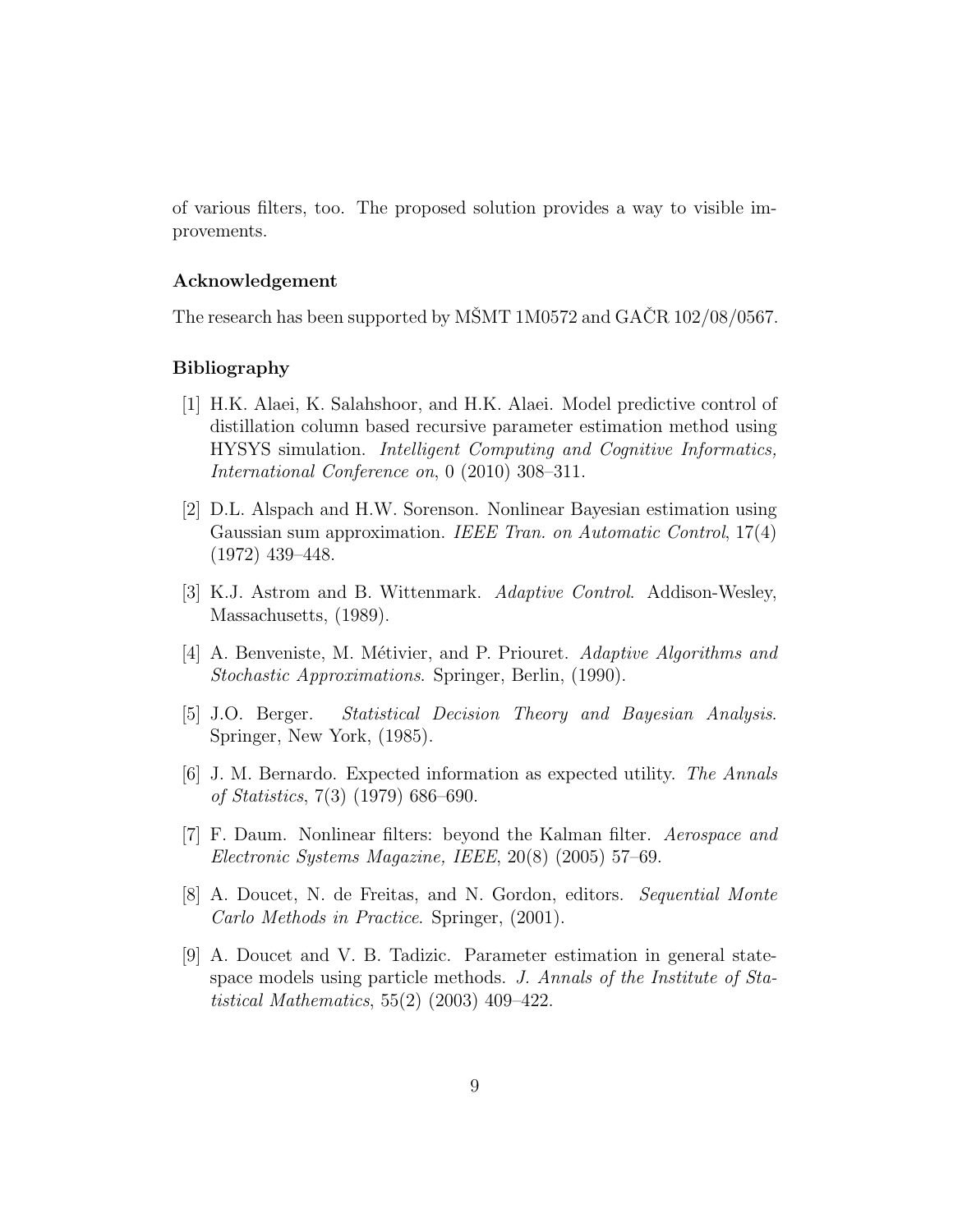- [10] D. Hand, H. Mannila, and P. Smyth. Principles of data mining. MIT Press, (2001).
- [11] R. Horst and H. Tuy. Global Optimization. Springer, (1996). 727 pp.
- [12] S.J. Julier, J.K. Uhlmann, and H.F. Durrant-Whyte. A new approach for the nonlinear transformation of means and covariances in linear filters. IEEE Tran. on Automatic Control, 5(3) (2000) 477–482.
- [13] R. Kulhavý. A Bayes-closed approximation of recursive nonlinear estimation. Int. J. Adaptive Control and Signal Processing, 4 (1990) 271– 285.
- [14] R. Kulhavý. Recursive Bayesian estimation under memory limitations. Kybernetika, 26 (1990) 1–20.
- [15] R. Kulhav´y. Recursive nonlinear estimation: A geometric approach. Automatica, 26(3) (1990) 545–555.
- [16] R. Kulhav´y. Can approximate Bayesian estimation be consistent with the ideal solution? In Proc. of the 12th IFAC World Congress, volume 4, pages 225–228, Sydney, Australia, 1993.
- [17] R. Kulhavý. Implementation of Bayesian parameter estimation in adaptive control and signal processing. The Statistician, 42 (1993) 471–482.
- [18] R. Kulhavý and M. B. Zarrop. On a general concept of forgetting. Int. J. of Control, 58(4) (1993) 905–924.
- [19] S. Kullback and R. Leibler. On information and sufficiency. Annals of Mathematical Statistics, 22 (1951) 79–87.
- [20] H.J. Kushner. Stochastic stability and control. Academic Press, (1967).
- [21] V. Peterka. Bayesian system identification. In P. Eykhoff, editor, Trends and Progress in System Identification, pages 239–304. Pergamon Press, Oxford, 1981.
- [22] M.M. Rao. Measure Theory and Integration. John Wiley, New York, (1987).